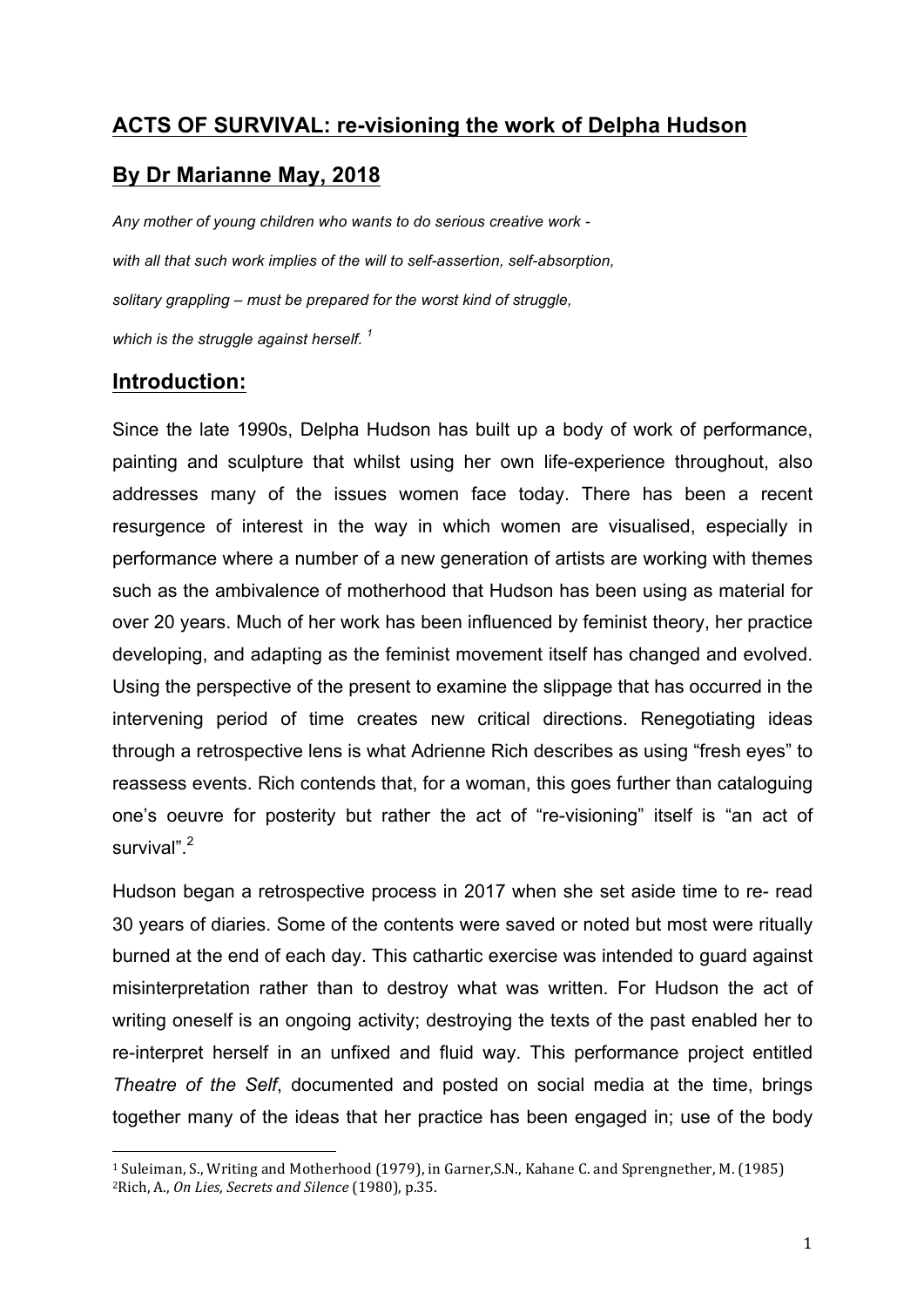and performance to explore women's lives, and their lived experience. Like many feminist performance artists in the late 1980's and '90s Hudson was influenced by theories of 'strategic essentialism', the idea that the personal can be utilised as a force of consolidated political identity was developed by Gayatri Chakravorty Spivak, albeit in relation to imperialism and the "third world woman".3 Judith Butler, in *Bodies*  That Matter<sup>4</sup>, (1993) argued that gender identity is a performance in process. Such ideas initiated a reaction by women artists against the didactic emotional restraints of the 1980's and once again there was a return to direct articulation and exploration of the subjective experience of gender differences with a focus on political change.

Absorbing the impact of these and many other feminist writers, including Helène Cixous and Luce Irigaray, and having enrolled at Solihull college (Coventry University) to study fine art in the late 1990s, Delpha Hudson began to develop an art practice which shifted from painting to performance, video and installation. One major influence throughout her career has been the artist Mary Kelly, especially Kelly's representation of motherhood via the image and the language of the maternal and its objects. Kelly has stated that her way of working 'is a visualisation and a theorisation simultaneously':

*If you're involved in a construction of meaning that's tying together form with content, then it's primarily the ideas that you're working with that are prompting you to take on the problems of different media*. <sup>5</sup>

Influenced by film and conceptual art, Kelly's work uses multiple registers of signification, with the visual form of the writing playing a vital part in the work, being as charged as the image rather than transparent or documentative. They are 'poèmes-objets'. It will become clear just how pertinent Kelly's vision of a radical feminist art is to understanding Hudson's studio practice.

Tracing this history of a body of work and providing a commentary to understanding Hudson's various performances and studio-based artwork, we start with *Theatre of the Self*, a cathartic moment of destruction which allows an insight into the

<sup>&</sup>lt;sup>3</sup> Spivak, G. (1988). 'Can the Subaltern Speak?' in C.Nelson and L.Grossberg (eds) *Marxism and the Interpretation of Culture*.

<sup>&</sup>lt;sup>4</sup> Butler, J. (1993)

<sup>&</sup>lt;sup>5</sup> Mary Kelly in conversation with Griselda Pollock, 1989, in M.Iversen, D.Crimp and H.K.Bhabha, Mary *Kelly*, p.30-31.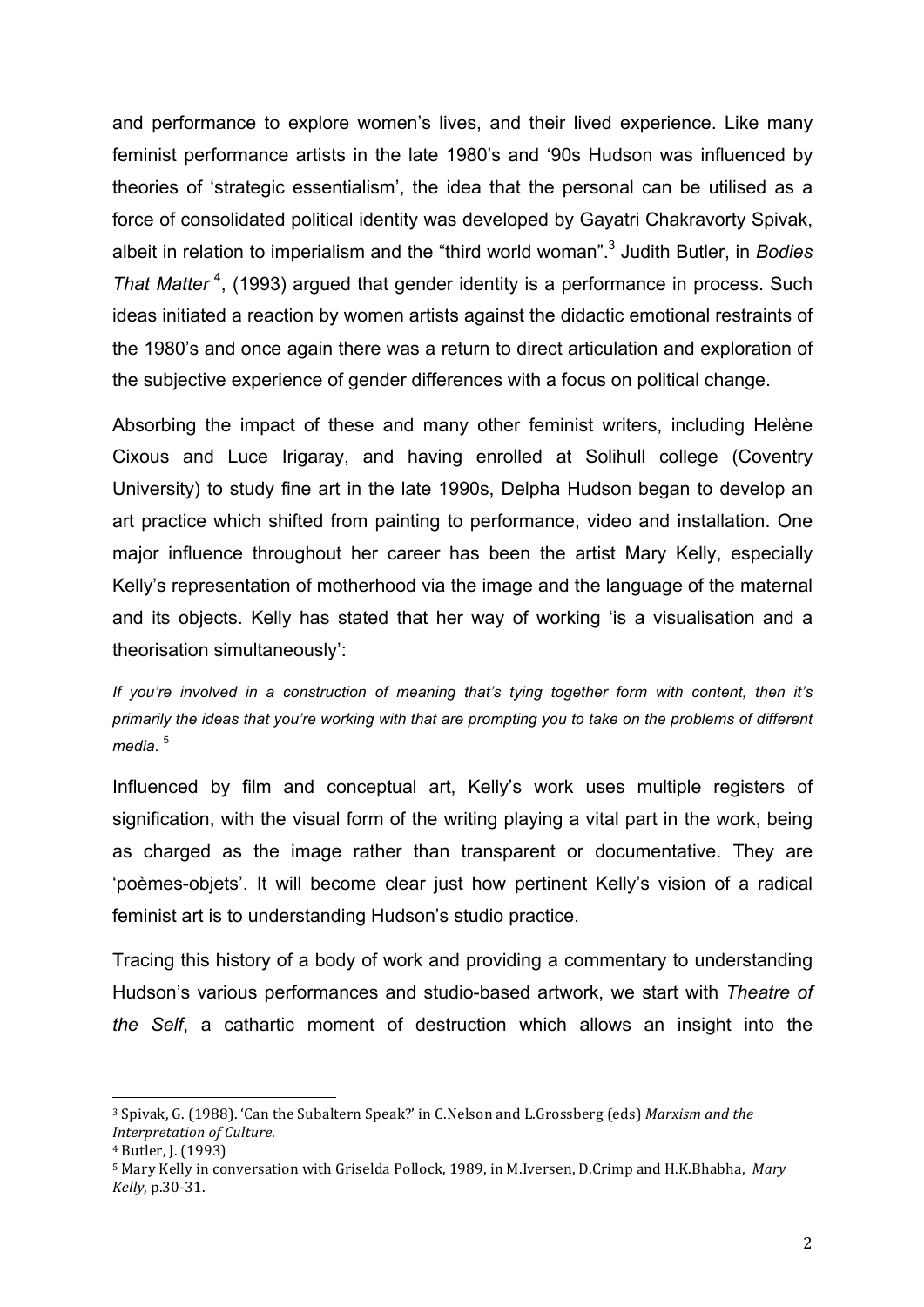biographical origins of these powerful expressions of the feminine subject in all its guises.

## **Returning to the starting point**

Delpha Hudson was born in Surrey in 1963. She studied history at London University (1985) reading fine art at Coventry University (2001) where she established a performance practice in combination with video and multi-media installation. The over-arching theme of the maternal in Hudson's work reflects her determination to explore the lived experience of motherhood and understanding her personal experiences are key to understanding her commitment to re-representation of women and mothers. Hudson was brought up in a Mormon family, marrying a fellow Mormon at a young age. By the age of twenty-six she had three children under five years old. Suffering from post-partum depression and additional guilt and confusion imbibed from Mormon religious patriarchal culture, she became severely depressed. For her at that time the only way out of this agonising situation was to leave the Mormon church and her marriage, her children remaining with their father as she felt she could not take them with her, not knowing where she was going herself. The trauma of that period, suffering from guilt and loss as well as anger at the societal expectation and blame of mothers was poured into making art.

Throughout her life, Hudson has kept a daily diary. As a Mormon it was a requirement in order to bear witness and to strive to be a better person through reflection. Once those ties were severed, keeping a diary became a strategy for survival, a way of working out a very different future to the one she felt she had been originally assigned. Now in her mid-fifties, settled in a safe and supportive relationship and close once again to her children, and now grandchildren, she felt able in 2017 to return to the past through her diary writing. Intended as a performance project and scored as such *Theatre of Self*, took thirty days to read through thirty diaries, starting from the year 1977.  $6$  Some had long entries, others shorter with gaps in between; many were happy, others desperate and disturbing. Hudson wrote down snippets from the diaries and some passages were kept. At the end of each day when the diary had been read it was then ritually burned. The one

 $6$  It is interesting to note that in the field of affinity numerology the number 30 represents creative and social energies, resulting in imaginative and effective communication resonating with optimism.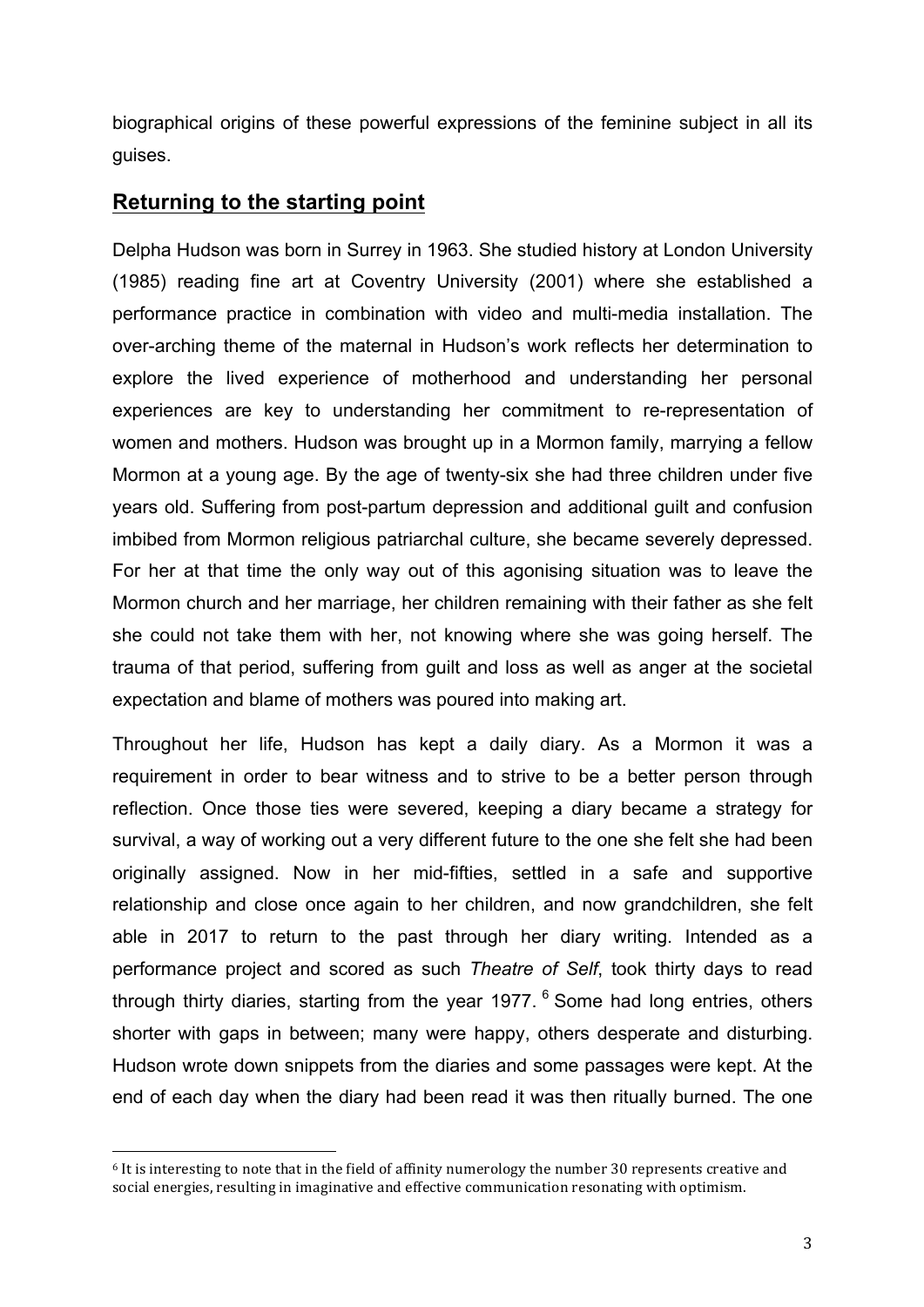exception was from the year 1986 when Hudson's daughter was born. Her daughter persuaded her not to burn it and has the diary now. Each daily performance was documented, with one photograph of reading and one of burning, and posted on social media. This sent a clear message that the artist, whilst making it plain she was not hiding anything or re-creating the past in some way, did not wish to let the diaries continue to exist as they would be open to misinterpretation. They were hers to destroy and yet the project was more about the process of reading and re-editing rather than complete destruction. Hudson's aim was to express the non-fixity of the historical past, those "selves" in the various diaries changing and mutating into new forms as a result of experience and of the awareness of the cultural pressure for women to remain fixed in their socially designated roles. In *Theatre of Self* Hudson herself becomes an object in the performance, opening up practices of selfconstitution, recognition and reflection, thus becoming part of the spectacle.

There is an ambiguity in the narratives we make for ourselves, particularly those inscribed on the page. Returning to the text, how representative and truthful these accounts are is scrutinised, especially after a long period of time in between the writing and re-reading. Hudson was curious as to whether the *truth* in her diaries would change how she thought of herself in the present. The fluidity of identity she intended to expose within this "theatrical" space became both a metaphysical and political act. The fragmentation the diary entries revealed in terms of memory, time, trauma and the maternal, would, she envisaged, be a vehicle for strategies of creative renewal. For Hudson this was not about re-living any of her past life but rather creating multiple realities through the re-presenting of events. The slippage between then and now sheds new light on past actions and experiences. The focus is on how we perceive ourselves and are perceived by others, and this interchange has the potential for uncovering our own self-creation, fallibility and potential for generating empathic understanding.

Trauma is at the heart of much of Hudson's performative work, expressed in *Theatre of Self* in a particularly poignant way. In her study of this phenomenon, *After-effects | After-images*, Griselda Pollock explores psychic trauma and whether aesthetic practices can bring about its transformation. For Pollock "Psychic trauma knows no time. It is a perpetual present, lodged like a foreign resident in the psyche…This happening is not in the past, since it knows no release from its perpetual but evaded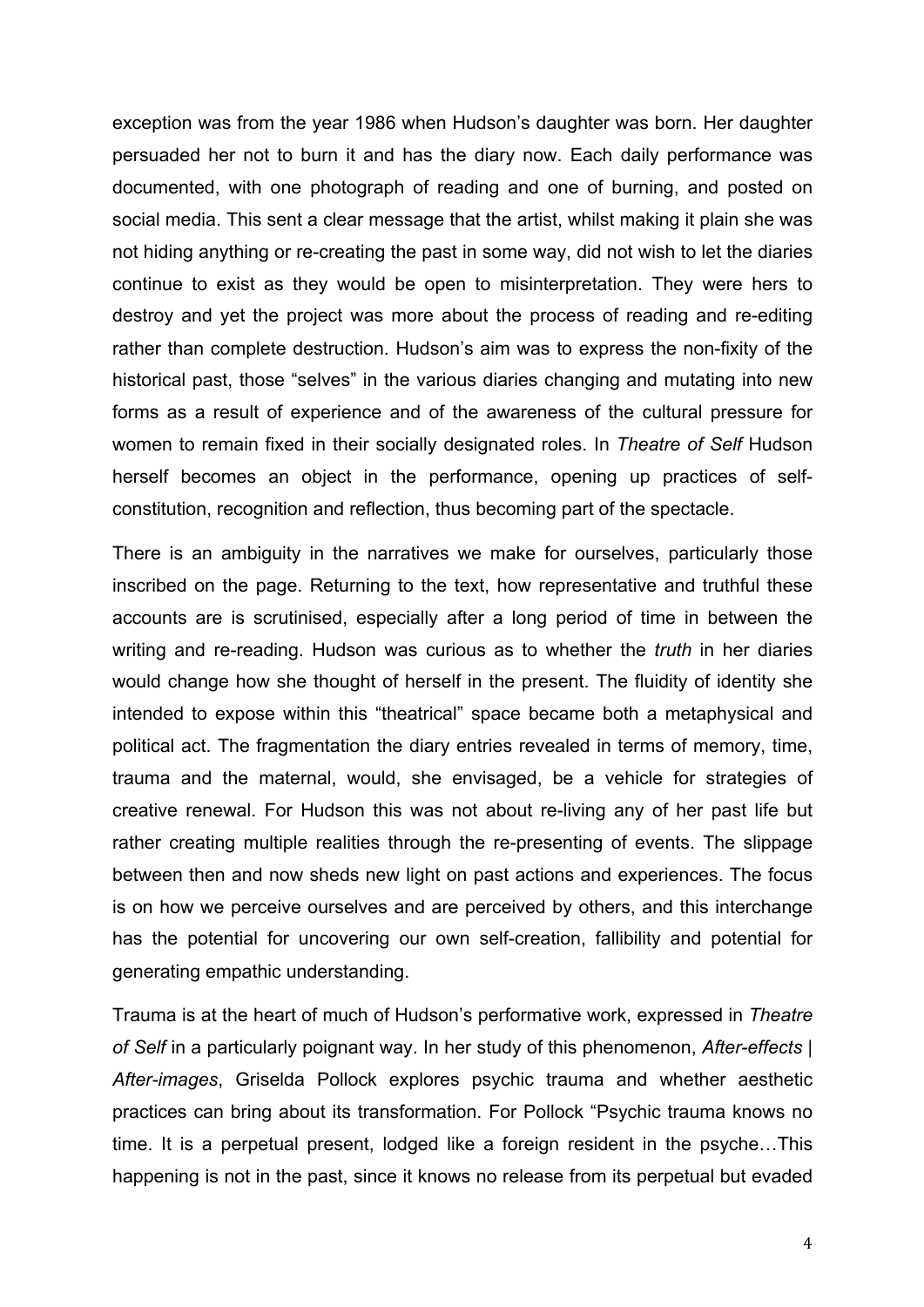present. No words or images are attached to this Thing".<sup>7</sup> However constant and timeless trauma's position in the psyche remains, Pollock argues that "some kind of representational formation offers deliverance that *returns* the 'event' to the subject changed through temporising and spatialising." <sup>8</sup> A new space of contact with trauma can be created by the process of making art which itself has a significance within its own time and space. *Theatre of the Self* encapsulates many of the dominant themes that pervade Hudson's practice. Spiralling out from the subjectivity of selfhood and the maternal come ideas around time, presence and absence, the present and the historical. Feminist and aesthetic theories underpin ideas of repetition and return as functions of performance where dialogue and encounters are captured at the time and relayed through a variety of media.

## **The physical and the impermanent: performances and installations**

As the daily diaries she kept over several decades logged her life so the physical traces of giving birth and caring for her children were inscribed on her body, some of which involved psychic trauma and depression which fed into performance and her work in other media. Performance enabled multiple registers of form and meaning to teased out in Hudson's representations of the feminine/maternal subject and when combined with video and installation are aesthetic strategies that engage with the personal and the political and a range of feminist theories. In conversation with Griselda Pollock in the late '80s, Kelly states "…my way of working is a visualisation and a theorisation simultaneously"  $9$  For Kelly, the objective of employing a variety of formal practices to construct meaning is in "…tying together form with content, then it's primarily the ideas that you're working with that are prompting you to take on the problems of different media". 10

In an attempt to counteract the pressure from society for mothers to, in Katherine Stone's words, "…live up to impossible ideals and finally to maintain the mask of motherhood at the risk of their emotional health",<sup>11</sup> Hudson created *Double Void*  (2001), a durational performance and installation focusing on the repetitive work involved in bringing up children. During the performance Hudson continuously circled

<sup>&</sup>lt;sup>7</sup> Pollock, G. (2013), p.2.

<sup>8</sup> *Ibid* p.3

<sup>&</sup>lt;sup>9</sup> Iverson, M. (1997) p.130.

<sup>10</sup> *Ibid* p.131.

 $11$  Stone, K.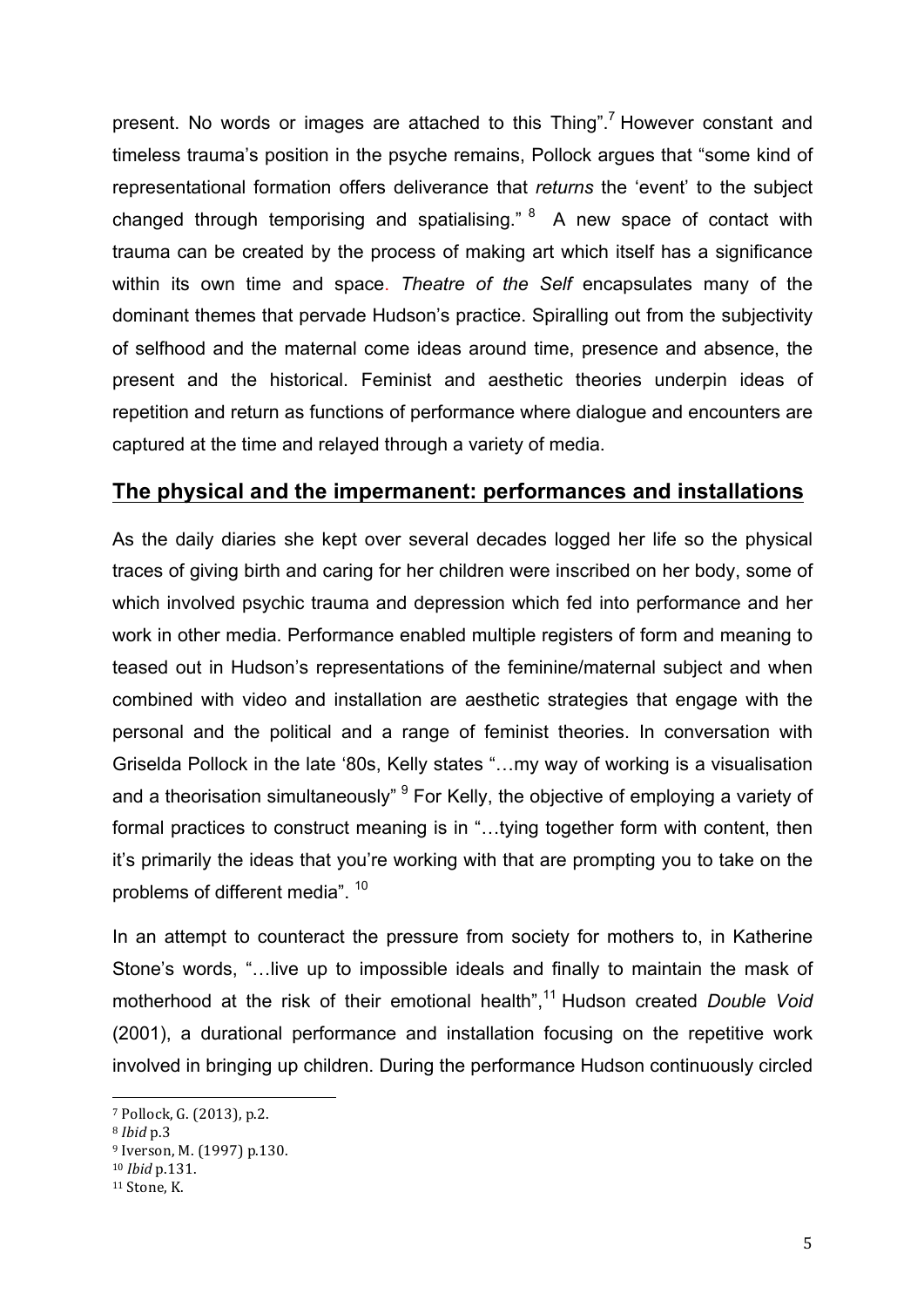the gallery dragging a hessian sack filled with lard the same weight as her youngest son. To accompany this a recording of her son's first word "bag" was repeated over and over, with three video screens showing Hudson's staging of other repetitive walks, reinforcing the message of the monotony and the wearisome nature of many of the tasks a mother faces from day to day. *Double Void* was part of a series of related performances made over time including *Burden* (1998) and *Double Burden*  (2017). Inspired by Elizabeth Grosz's call for the "autonomous representation" of the female body, developing "a new use of language and new forms of knowledge capable of articulating femininity and women's specificity in ways quite different from prevailing alternatives", <sup>12</sup> Hudson's aim was to create new meaning in representing the lived reality of being a mother, as in *M/utter* (2002). In this durational performance weighted down by bags of seawater tied to her legs, Hudson worked at filling a wheelbarrow with buckets of seawater, stones, mirrors, and an illustration of da Vinci's *Mona Lisa*. Playing on the German word for mother and reading a newspaper article on 'superwomen' - working mothers - it also alluded to utterance in terms of enunciating the experience of the maternal body and thereby representing it in non-stereotypical ways. Once the tasks were completed Hudson, fuelled by anger and regaining her strength, crashed the wheelbarrow through the doors of the gallery, a reminder of all those times she had had to manoeuvre pushchairs and toddlers through unsuitable spaces.

Like many performance works *M/Utter* was a development of metaphor and form developed from previous performance experiments. It mined a repertoire of symbolic actions which over time created nuanced relational dialogues with objects and media. *Something's Fishy* (2004) was a performance and installation first shown in the Surface Gallery in Nottingham. Hudson tied gutted fish to her arms, filling their mouths with newspaper cuttings related to women. Performing in dialogue with the audience, whose own stories were very funny at times, Hudson read the news stories, sometimes singing them, whilst the rotting fish eventually fell from her arms. Masquerading as both the fish-wife and the news-seller in clothing associated with a feminine guise, the negotiated interactions with the audience created an inter-textual platform which re-coded representations of gender. Taking a similar message into the public space, *Bag Lady II* (2003) was performed outside the Ikon gallery in

<u> 1989 - Johann Stein, marwolaethau a bh</u>

<sup>&</sup>lt;sup>12</sup> Grosz, E (1994)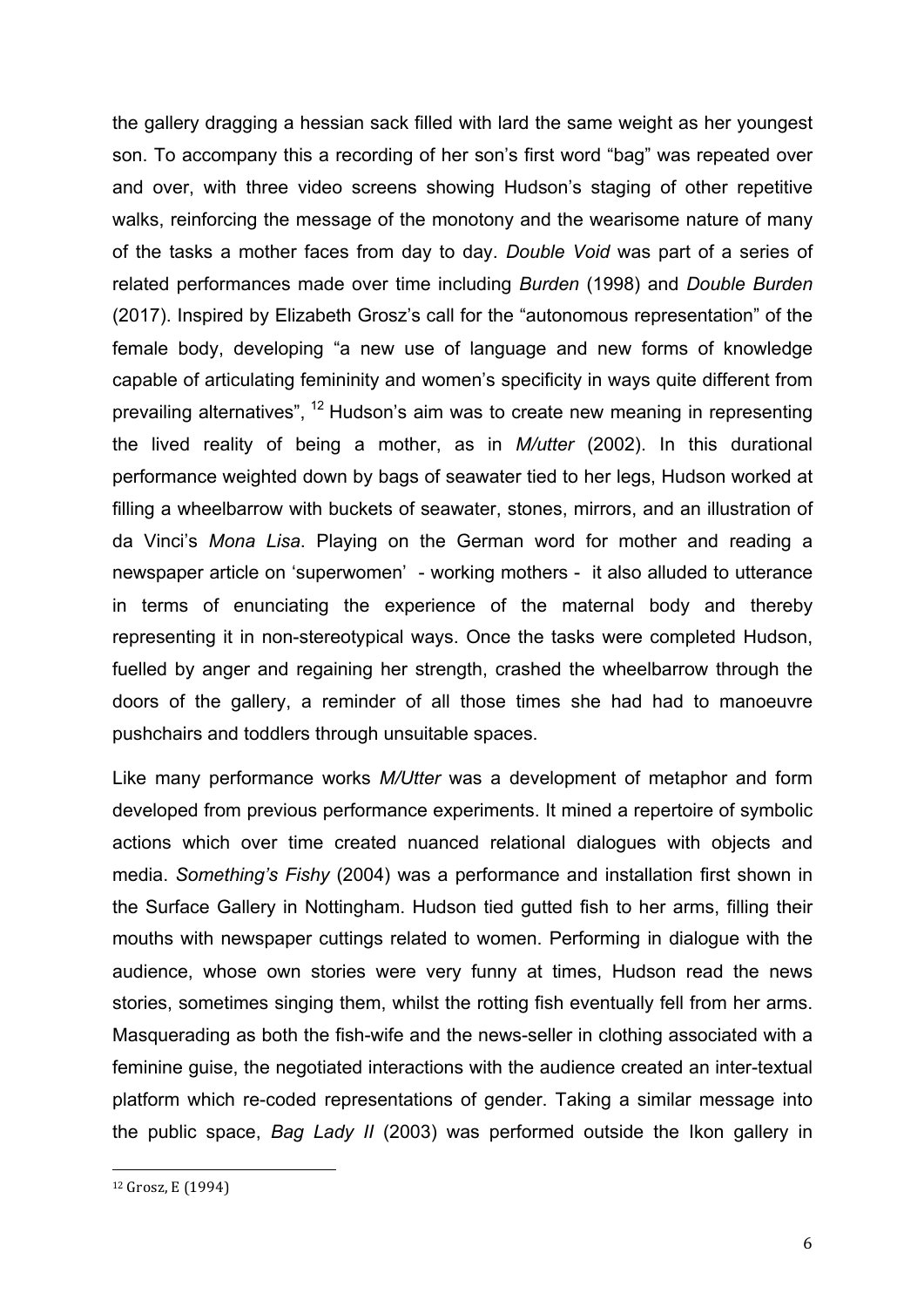Birmingham, with the assumption it was a public space. During the performance, in which Hudson sculpted a baby from lard and made repetitive attempts to empty a suitcase of baby clothes to a looped repetitive soundtrack, a watching security guard explained that the space was privately owned. For Hudson this reinforced an underlying message of exclusion and otherness of women in the public spaces and arenas.

Peggy Phelan's assertion that performance can only be in the present, becoming itself through disappearance.<sup>13</sup> influenced the ways in which Hudson plays with time in performance. For Phelan, there is no visible trace left afterwards, and if performed again 'this repetition itself marks it as "different". The document of a performance is only a spur to memory, an encouragement of memory to become present<sup>', 14</sup> Whilst acknowledging the difference between the spectacle and its documentation, Hudson employs film, video and recorded sound alongside performance, all having equal parts to play in creating a relational loop between past and present. presence and absence. *Something Special, Something Else, Something In-Between* (2001) were three works in different media shown as a triptych, inspired by the connection women have with objects and personal belongings, especially clothes. The final installation used the inter-relation of performance, video, sound and sculpture over time. In *Something Else*, decomposing sculptural copies of various garments were on display, whilst *Something Special* played a series of videos on three monitors in which interviewees talked about the clothes that made them feel special. *Something In Between* was performed and recorded and then re-combined with the other media with the intention of creating dialogues between the two other pieces as well as being part of the whole. The contrasting dialogues between performance, objects and vox pop interviews engaged with the mutability of the subject, drawing on Hal Foster's reading of Freud's concept of psychic temporality being different to the biological temporality of the body.<sup>15</sup> Lacan developed Freud's ideas by proposing that subjectivity is not set once and for all but rather, as Foster states, "it is structured as a relay of anticipations and reconstructions of traumatic events".<sup>16</sup> With this continual back and forth of anticipated futures and reconstructed pasts "one event is

<sup>13</sup> Phelan, P (1993) p.146.

<sup>14</sup> *Ibid*

<sup>&</sup>lt;sup>15</sup> Foster, H. (1996) p.28.

<sup>16</sup> *Ibid* p.29.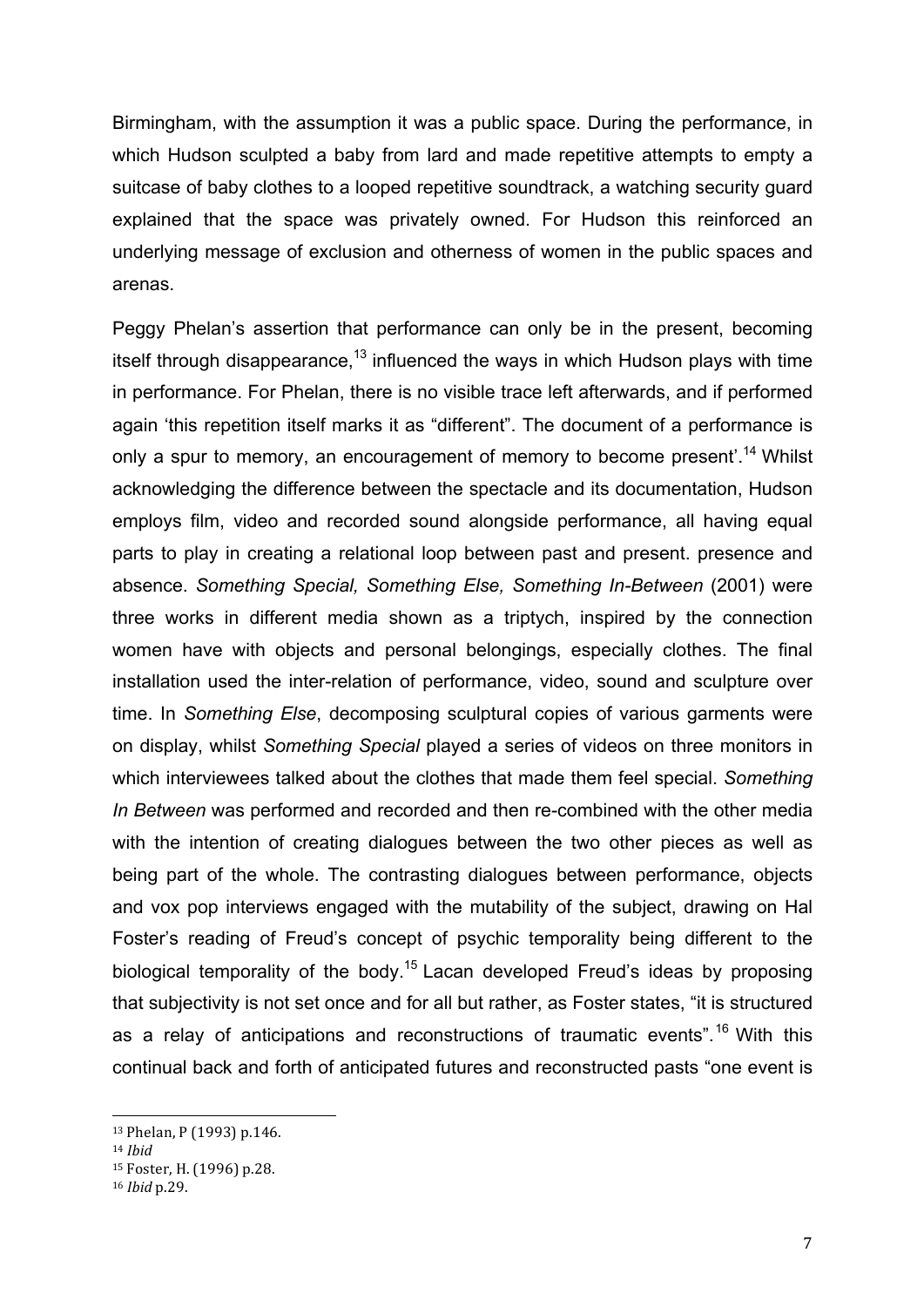only registered through another that recodes it; we come to be who we are only in deferred action<sup>"17</sup> The use of multiple sites  $-$  the body, the domestic and institutional spaces in this work, creates a complex relay of meanings and interpretations and lends a sense of timelessness in which memory interacts with the present. Hudson's ideas around 'multiple embodying' through time, site and associated objects in relation to women's experience, focuses our attention on the psychic trauma and anxiety that can be re-lived through this idea of the back and forth, relayed simultaneously in the combination of media.

In *To the Lighthouse (and back)* (2004), a silent film of the beach at Godrevy in Cornwall, Hudson explores timelessness as a female trope. The camera moves slowly and silently across the figures on the beach, passing a young child and eventually resting its gaze on the lighthouse, the inspiration for Virginia Woolf's novel. From her reading of Woolf's novel *To the Lighthouse* published in 1927, Hudson emphasises the sense of return and memory, the camera moves away from the lighthouse and then returns past a child alone on the beach. The figure of the mother, evident in the novel, is absent in the film. Whilst time stands still, *To the Lighthouse (and back)* is anchored historically and inspired by Woolf's attachment to memories of spending seaside summers in St Ives in Cornwall. Working with ideas around re-interpreting site, history, place and gender, *Miss-Readings* (2007) was commissioned by Tate St Ives and performed at the Barbara Hepworth Museum in St Ives. Hudson's objective was to deconstruct the stereotypical museum tour by creating an alternative that explored the contradictions and tensions in the sculptor Barbara Hepworth's life and work. Masquerading as Dame Barbara, Hudson encouraged the "tour group" to touch sculptures and experience the space, work and sound of the museum via a humorous and multi-sensory performance. The performance included live recordings of Hepworth talking about her work as well as having her achievements as an artist compared to the famous list produced by the feminist activist group, the Guerilla Girls, 'The advantages of being a woman artist'. Stressing Hepworth's identity as a wife and mother as well as a sculptor, aspects often omitted in accounts of the artist, Hudson's aim in performing a personal and textual exchange with audiences was to enable an alternative analysis of a well-

<u> 1989 - Johann Stein, marwolaethau a bh</u>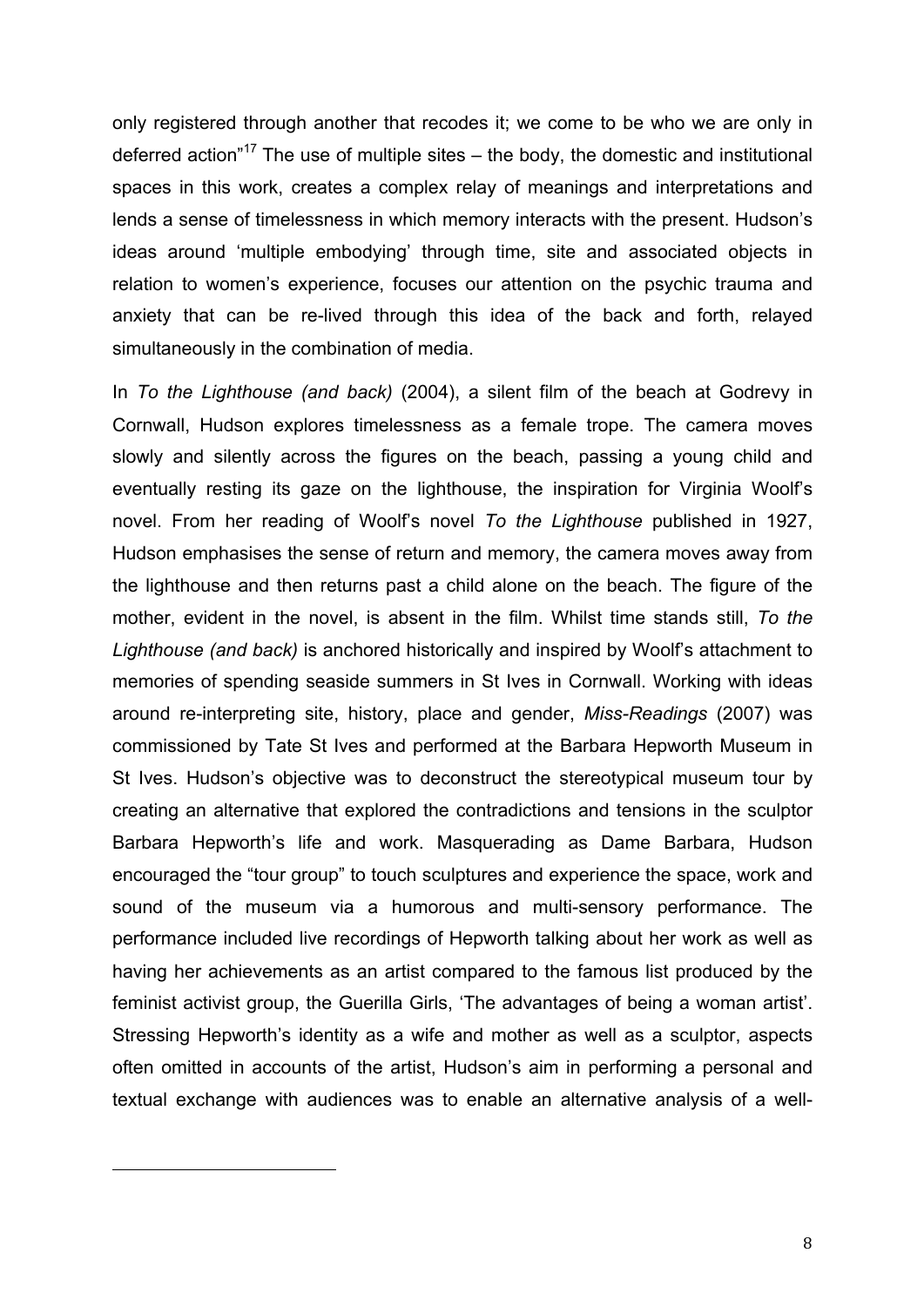documented past and also to consider the different ways history is presented in museums and institutions.

An earlier performance, *A Walk with Jane Austen* (1998), used the historical tour to consider ownership, control and how they relate to gender. Conducting the tour of the grounds of Blossomfield House in Solihull in a humorous re-evaluation of nineteenth century women authors and historicity, Hudson explored the historical construction of women. The event was documented and repeated without an audience, the resulting video was spliced together and overlaid with a manipulated soundtrack of music by Philip Glass and was installed in Solihull Art Gallery in 1999. From the public spaces of gardens and walkways, *Written in Honey* (2002) moved into the domestic realm of Helmsley Castle, a medieval castle in the North Yorkshire market town of Helmsley, that was later developed into a Tudor mansion in the sixteenth century. Having searched for domestic histories of the Tudor period, and finding few, Hudson wrote an alternative history on voile using local honey as ink. When coated with honey voile, a semi-transparent material becomes transparent. It was made into window hangings for the Tudor mansion house, the light making the text visible, symbolic of all the lost or invisible histories of women's domestic lives considered of no useful significance and therefore not recorded.

Moving out of the gallery, museum and stately house, Delpha Hudson has taken to the streets in sited public and political encounters. In doing so, she has created a direct interface with a variety of audiences, some very different to those who frequent art galleries. Often these sited works have focused on the power structures exposed when women move from the home to the street and how they are expected to behave within culturally and socially gendered conventions. By challenging these codes of behaviour in subtle incidental acts of transaction, Hudson opened up meaningful dialogue with passers-by, finding that people are often friendly, open and interested, asking questions and bringing humour to the events. In *Tealady* (2003), performed at the SEEN festival in Leicester, a domestic setting was created in the street with the artist offering tea and sympathy to members of the public in a parody of the stereotypical caring role of the mother relocated from the private to the public arena. In caricaturing the offering of a cup of tea and a biscuit to people whilst listening to their problems and worries, there was a gradual awareness that, for